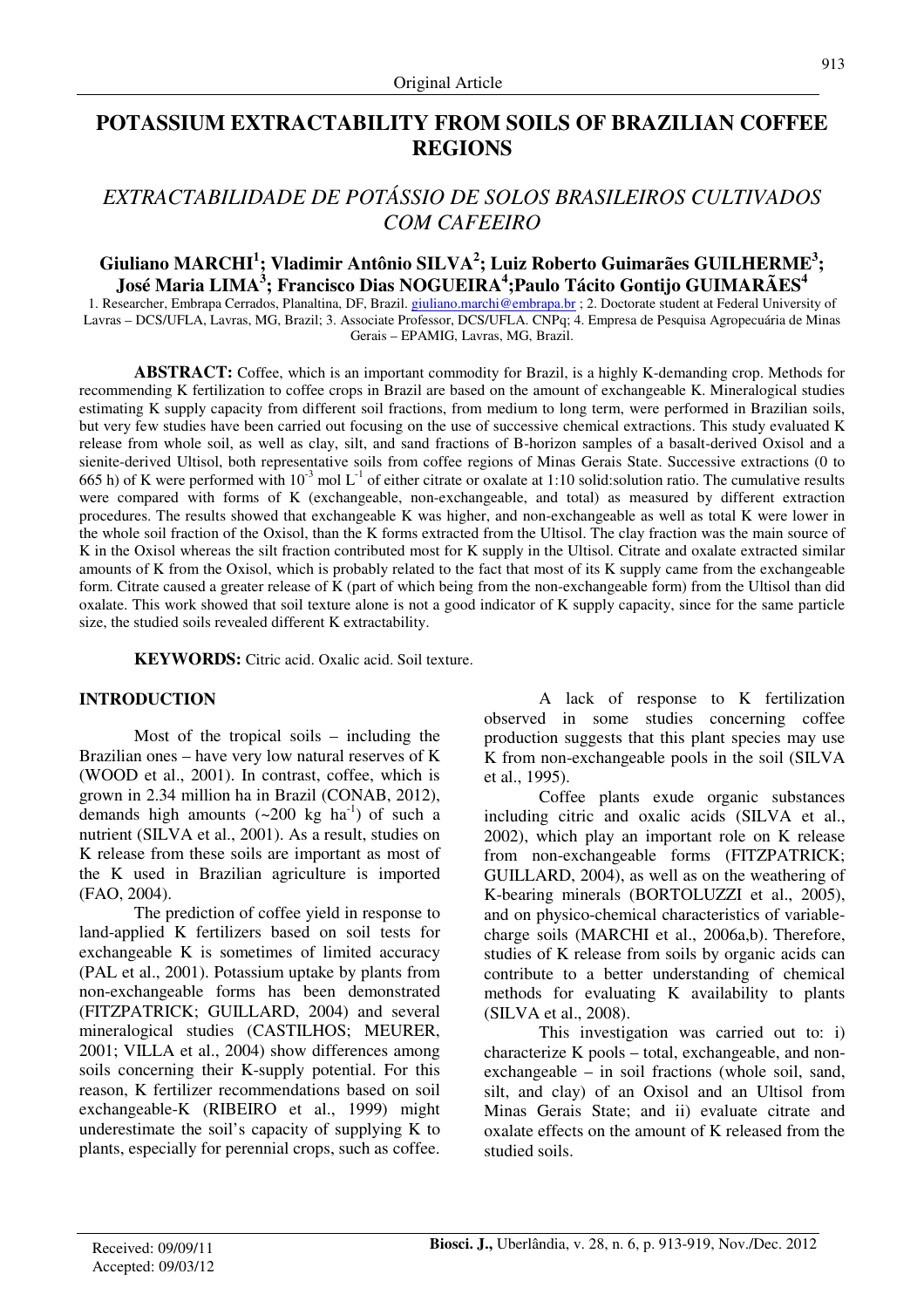#### **MATERIAL AND METHODS**

Samples from the B horizon of a basaltderived Oxisol from São Sebastião do Paraíso, EPAMIG experimental station (80-120 cm depth; 20°53'15"S, 47º00'06"O), and of a sienite-derived Ultisol from Poços de Caldas (65-85 cm depth; located at 21º51'29"S, 46º38'30"O), both representative soils from coffee regions of Minas Gerais State were collected (Table 1).

Table 1. Chemical and physical attributes and particle size distribution<sup>1</sup> of B-horizon samples from a basaltderived Oxisol and a sienite-derived Ultisol from coffee regions of Minas Gerais State.<sup>1</sup>

| Properties                                     | $\circ$<br>Oxisol | <b>Ultisol</b> |
|------------------------------------------------|-------------------|----------------|
| $pH_{H2O}$                                     | 5.9               | 5.8            |
| CEC pH $7 \text{ (mmol}_c \text{ kg}^{-1})$    | 27.58             | 60.17          |
| CEC effective $(mmol_c kg^{-1})$               | 8.86              | 26.39          |
| K (mg $\rm kg^{-1})^{(a)}$                     | 29.82             | 18.87          |
| $P (mg kg^{-1})$                               |                   | 1              |
| Ca (mmol <sub>c</sub> $kg^{-1}$ )              | 5.91              | 14.78          |
| $Mg$ (mmol <sub>c</sub> kg <sup>-1</sup> )     | 1.97              | 11.61          |
| Al (mmol <sub>c</sub> $kg^{-1}$ )              | $\boldsymbol{0}$  | $\theta$       |
| $H + Al$ (mmol <sub>c</sub> kg <sup>-1</sup> ) | 18.71             | 33.78          |
| Carbon $(g \, kg^{-1})$                        | 30                | 70             |
| Organic matter $(g \ kg^{-1})$                 | 50                | 120            |
| Sand $(g \text{ kg}^{-1})$                     | 260               | 300            |
| Silt $(g kg^{-1})$                             | 240               | 280            |
| Clay $(g \, kg^{-1})$                          | 500               | 420            |

<sup>1</sup>Silva et al. (2008); (a) Embrapa (1997); <sup>(a)</sup> Extracted with Mehlich I (0.05 mol L<sup>-1</sup> HCl + 0.0125 mol L<sup>-1</sup> H<sub>2</sub>SO<sub>4</sub>).

Soil samples were air-dried, passed through a 2-mm sieve and then dispersed with 0.1 mol  $L^{-1}$ NaOH. This suspension was submitted to ultrasonic dispersion for 10 minutes (Misonix, XL2020; 20 kHz) and then fractionated into sand  $(50 \mu m)$  - by sieving - silt (2-50  $\mu$ m), and clay (<2  $\mu$ m) - by centrifugation (JACKSON, 1975).

Total- (JACKSON, 1958), HNO<sub>3</sub>- (PRATT, 1973) and exchangeable-K (EMBRAPA, 1997) forms were determined in all soil fractions and extracts were analyzed by flame photometry. Nonexchangeable K was calculated from the difference between  $HNO<sub>3</sub>$ - and exchangeable-K.

Cumulative amounts of K extracted with citrate or oxalate were obtained as follows: 40 mL of the extractant solution  $(10^{-3} \text{ mol } L^{-1} \text{ citrate or }$ oxalate in 0.03 mol  $L^{-1}$  NaCl at pH = 5.6) were added to 100-mL centrifuge tubes containing 4 g of soil sample (whole soil, sand, silt or clay). These tubes were then shacked head to cap successively during 1.0, 2.72, 4.48, 12.18, 33.11, 90.02, 244.69, and 665.14 hours, and after each of these periods, centrifuged at 2,800 g for 15 minutes. Potassium was measured in supernatant solutions by flame photometry and a new extractant solution was added into the tubes for the next extraction. All extractions were performed in triplicate.

The experiment was conducted in a completely randomized design, arranged in a factorial scheme  $2 \times 4 \times 3$  [(2 soils, 4 particle sizes

(clay, silt, sand and whole soil), and 3 extractant solutions (citrate and oxalate  $10^{-3}$  mol  $L^{-1}$ , and control)], with three replications. Statistical analyses ANOVA, Tukey tests, and correlation were performed with use of the softwares SISVAR and **SAEG.** 

## **RESULTS AND DISCUSSION**

The total K for the Oxisol was nearly the same in all fractions, while for the Ultisol, the silt fraction was the richer in total K and the clay fraction was the poorer, suggesting that long-term reserves of K for the Ultisol are allocated in the silt fraction (Table 2). The greater amount of total K found in silt than in other soil fractions was probably due to the presence of K-feldspars or micaceous materials of difficult weathering in such fraction (LEPSH et al., 1978). Feldspars and mica are usually the main minerals potentially able to supply K to crops (BORTOLUZZI et al., 2005).

The total-K values from the whole fraction of the Oxisol were higher than those obtained by Silva et al. (1995) for a B horizon of two Oxisols from Paraná State (641 and 565 mg  $kg^{-1}$ ). The sand fraction presented smaller amounts, while the silt and clay fractions from the Oxisol showed total-K values very close to those verified by Meurer et al. (1996) in an Oxisol from Rio Grande do Sul State  $(1,500; 2,857 \text{ and } 3,440 \text{ mg kg}^{-1} \text{ for the sand, slit},$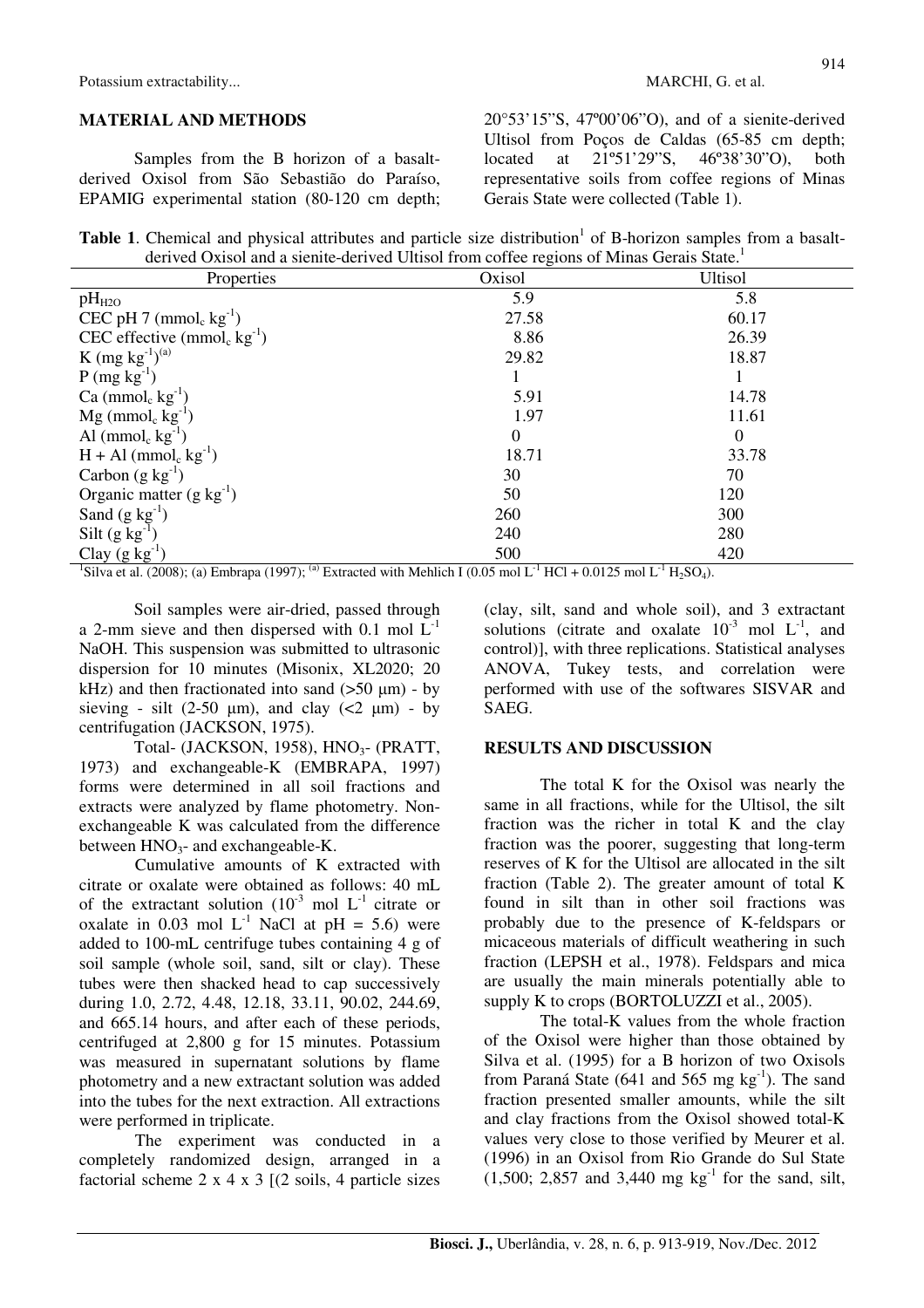and clay fractions, respectively). The total-K values from the sand fraction of the Oxisol were higher than those verified by Goedert (1973) in the sand fraction of an Oxisol  $(1,800 \text{ mg kg}^{-1})$  and lower than in the sand fraction of a Mollisol  $(4,400 \text{ mg kg}^{-1})$ .

| Fraction   |                |                    | Extracted K $(mg kg^{-1})$ |                                                                                               |
|------------|----------------|--------------------|----------------------------|-----------------------------------------------------------------------------------------------|
|            | Total $K^{\S}$ | $HNO3-K$           | Exchangeable $K\Pi$        | Non-exchangeable $K^*$                                                                        |
|            |                |                    | Oxisol                     |                                                                                               |
| Whole soil | $2,423.20$ a*  | 44.08a             | 29.82 a                    | $14.26$ ab                                                                                    |
| Sand       | $2,553.63$ a   | 10.00 <sub>b</sub> | 2.19d                      | $7.81$ bc                                                                                     |
| Silt       | 2,503.47 a     | 12.13 b            | 11.31c                     | 0.82c                                                                                         |
| Clay       | 3,595.17 a     | 38.30 a            | 16.52 b                    | 21.78a                                                                                        |
|            |                |                    | <b>Ultisol</b>             |                                                                                               |
| Whole soil | 11,087.00 b    | 164.66 ab          | 18.87 b                    | 145.79 a                                                                                      |
| Sand       | 10,608.00 b    | 106.93 b           | 7.92c                      | 99.01 a                                                                                       |
| Silt       | 17,026.60a     | 230.08 a           | 30.60a                     | 199.48 a                                                                                      |
| Clay       | 5,722.20 c     | 112.07 b           | 19.91 b                    | 92.16a                                                                                        |
|            |                |                    |                            | $\star$ , and the state $\star$ , and the state $\star$ , and the state $\star$ , and $\star$ |

**Table 2.** Forms of K in the soils.

\*Values (mean of three replicates) followed by the same letter in the columns, inside soil classes, do not differ statistically by the Tukey test (5%);  ${}^{8}$ Extracted by HF-HClO<sub>4</sub>; <sup>II</sup>Extracted by Mehlich I;  ${}^{#}$ Non-exchangeable K = HNO<sub>3</sub>-K – exchangeable K.

The amount of total K extracted from the different soil fractions of both soils was found to be one to two orders of magnitude higher than the other analyzed forms of K (Table 2), however just a small portion of this form will be available to plants even in the long term, as for perennial crops (e.g., coffee). Thus, only non-exchangeable and exchangeable K are useful to predict K release to soil solution, and therefore, to plants. Exchangeable K is related to the portion readily available and, for annual crops, is the form of K that contributes most to the plant nutrition (CASTILHOS; MEURER, 2001; VILLA et al., 2004).

The Ultisol presented a much greater amount of non-exchangeable K than did the Oxisol (Table 2). This means, for instance, that the Ultisol possess a better K supply in the medium term. Nonexchangeable-K values from the clay fraction of the Oxisol were higher than those from other fractions, but similar to those of the whole soil. Values for  $HNO<sub>3</sub>$ -K in the whole soil fraction of the Oxisol were similar to those found by Mielniczuk and Selbah (1978) for a whole soil and silt fraction of a basalt-derived Oxisol from Rio Grande do Sul State  $(46.92 \text{ mg kg}^{-1})$ .

The sand and clay fractions of the Ultisol presented similar contents of  $HNO<sub>3</sub>-K$  and nonexchangeable K. In contrast, the clay fraction of the Oxisol presented higher values of  $HNO<sub>3</sub>-K$  and nonexchangeable K, which were similar to those found for the whole soil, indicating that the clay fraction holds up the main reserves of K on the Oxisol.

Results of  $HNO<sub>3</sub>-K$  for the Ultisol were greater than for the Oxisol, which agrees with data reported by Mielniczuk (1977) who pointed out that highly weathered soils normally present low  $HNO<sub>3</sub>$ -K values. The  $HNO<sub>3</sub>-K$  extracted from sand- and clay-fractions of the Oxisol were lower than those determined by Meurer et al. (1996) for an Oxisol, in which was found 288, 200, and 314 mg  $kg^{-1}$  for sand, silt, and clay fractions, respectively. Thus, it is noteworthy that even among soils from the same taxonomic class, there is a great variability in terms of HNO<sub>3</sub>-K extractions.

Mielniczuk (1977) suggests that soils presenting  $HNO<sub>3</sub>$ -K results smaller than 136 mg kg<sup>-1</sup> normally have a small amount of K-supply on the medium term. This limit could then be applied to the studied soils, suggesting that the Ultisol presents higher medium-term supply capacity for K than the Oxisol.

When submitted to successive extractions with citrate or oxalate, both soils released greater amounts of K than the existing amount of exchangeable K, thus indicating that nonexchangeable K was released by organic acids (Table 3). Cumulative results for the successive extractions with citrate or oxalate showed that the Oxisol released similar amounts of K from all soil fractions, while the Ultisol released different amounts of K upon variation of both the soil fraction and the extractant solution. The cumulative amount released by successive extractions with citrate or oxalate in all soil fractions of the Ultisol followed the same decreasing order reported by Castilhos and Meurer (2001) for oxalate-extracted K in a Planosol from Rio Grande do Sul State: silt>clay>sand.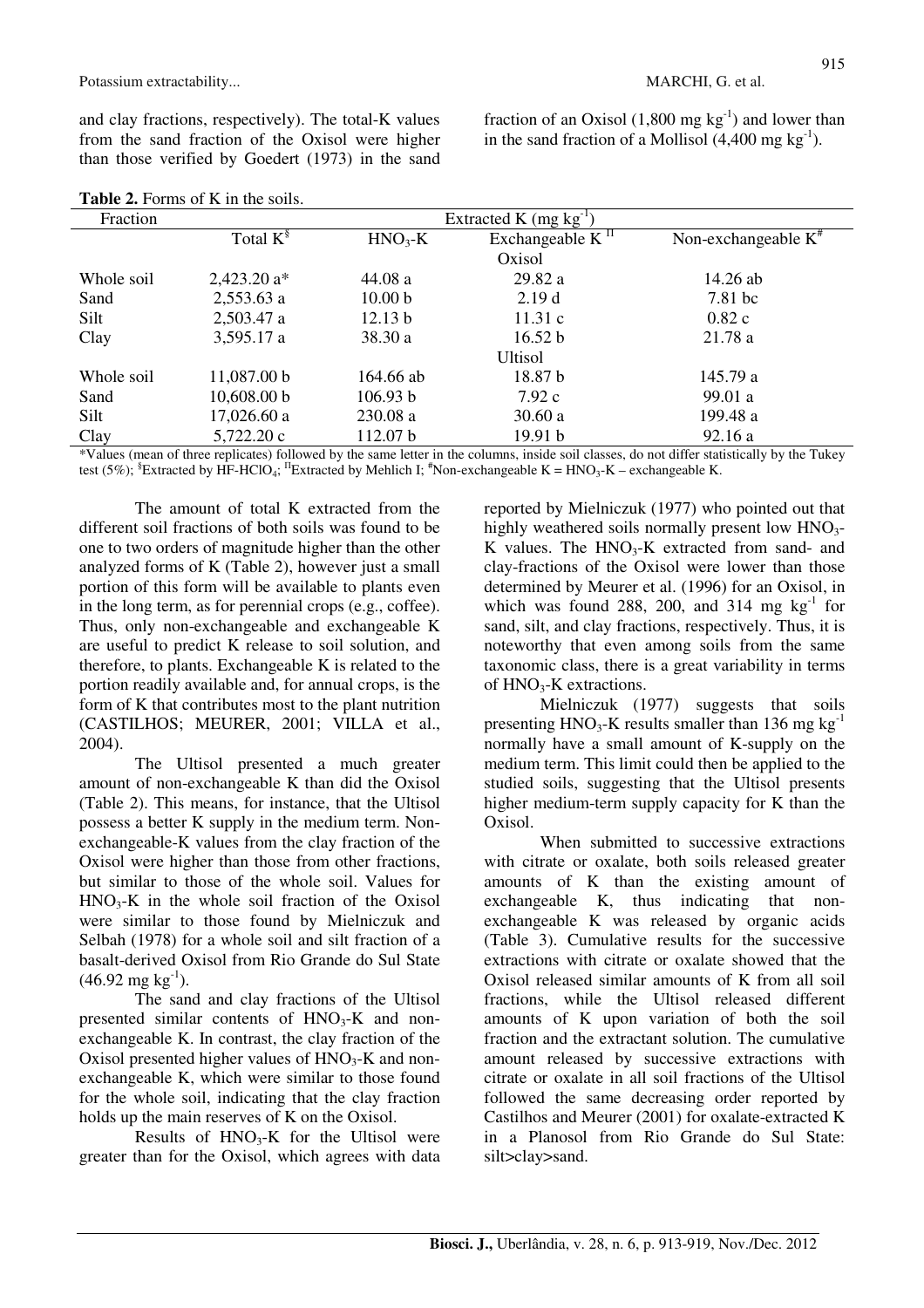| Fraction   | Extracted K (mg $kg^{-1}$ ) |                |                  |  |  |  |
|------------|-----------------------------|----------------|------------------|--|--|--|
|            | Control <sup>§</sup>        | $Citrate^*$    | $Oxalate^*$      |  |  |  |
|            |                             | Oxisol         |                  |  |  |  |
| Whole soil | 30.68 $aA^*$                | 32.64 aA       | 33.13 aA         |  |  |  |
| Sand       | $2.03$ aD                   | $2.92$ aD      | $2.76$ aD        |  |  |  |
| Silt       | $10.67$ bC                  | $11.60$ abC    | 14.01 $\rm{a}$ C |  |  |  |
| Clay       | $25.33$ aB                  | $24.19$ abC    | $22.23$ bB       |  |  |  |
|            |                             | <b>Ultisol</b> |                  |  |  |  |
| Whole soil | 23.48 bB                    | 39.95 aA       | $20.70$ bB       |  |  |  |
| Sand       | $14.03 \text{ cC}$          | $25.45$ aD     | $18.05$ bC       |  |  |  |
| Silt       | 36.35 aA                    | $36.24$ aB     | 33.48 aA         |  |  |  |
| Clay       | $21.38$ bB                  | 28.94 aC       | $22.28$ bB       |  |  |  |

| <b>Table 3.</b> Cumulative amount of K released by citrate or oxalate in 8 successive extractions from the whole soil, |                                                             |  |  |  |
|------------------------------------------------------------------------------------------------------------------------|-------------------------------------------------------------|--|--|--|
|                                                                                                                        | sand, silt, and clay fractions of an Oxisol and an Ultisol. |  |  |  |

<sup>1</sup>Silva et al. (2008); \*All values are mean of three replicates; no significant difference to same lower and capital case letters in lines and columns, respectively, Tukey test (p < 0.05); <sup>§</sup>0.03 mol L<sup>-1</sup> NaCl;  $\rm{^{4}0.03}$  mol L<sup>-1</sup> NaCl, 10<sup>-3</sup> mol L<sup>-1</sup> organic acid.

The sand fraction from both soils released the least amount of K. The cumulative amount of organic acids-extractable K from the sand fraction of both soils was greater than the exchangeable form extracted by Mehlich I. The amount of K extracted by the acids followed the order: citrate>oxalate>control.

 While for the silt fraction of the Oxisol the cumulative amount extracted by successive extractions with organic acids only released K from the exchangeable pool, for the Ultisol the silt fraction released a greater amount of K when compared to the other fractions.

 In the Oxisol, successive extractions with organic acids released much more K from clay than from sand and silt. The cumulative K extracted from the clay by organic acids was also bigger than the exchangeable K. For the clay fraction of the Ultisol, the cumulative amount of K released by successive extractions with organic acids was greater than that extracted from the sand fraction, but smaller than that extracted from the silt fraction.

 Cumulative amounts of K released by successive extractions with oxalate and control correlated well with values reported for exchangeable K (Table 4). Results from citrate extraction correlated better with the total- and  $HNO<sub>3</sub>-K$  than did those for control or oxalate. These results are relevant since the total-, and  $HNO<sub>3</sub>-K$ analyses are dangerous, even using microwave digestions, and burdensome when compared to successive extractions with citrate.

 Despite the fact that the correlation coefficients for exchangeable K and K extracted by citrate were lower than those extracted by oxalate (Table 4), correlation coefficients higher than 0.72 were considered satisfactory by Meurer and Anghinoni (1993) for K absorption by sorghum and amount of exchangeable-K for eleven soils from Rio Grande do Sul State.

|  | Table 4. Correlation coefficients found among the K amounts extracted by different extraction methods for the |  |  |  |
|--|---------------------------------------------------------------------------------------------------------------|--|--|--|
|  | whole soil, sand, silt, and clay fractions of an Ultisol and an Oxisol.                                       |  |  |  |

|                  | <u>mnole</u> boil, baha, blig and eight traetions of an exhoor and an exhool. |            |            |           |                  |  |  |  |
|------------------|-------------------------------------------------------------------------------|------------|------------|-----------|------------------|--|--|--|
| Extractant       | Control <sup>s</sup>                                                          | Citrate"   | Oxalate"   | Mehlich I | HNO <sub>3</sub> |  |  |  |
| Citrate          | $0.852***$                                                                    |            |            |           |                  |  |  |  |
| Oxalate          | $0.955***$                                                                    | $0.822***$ |            |           |                  |  |  |  |
| Mehlich I        | $0.947***$                                                                    | $0.789***$ | $0.944***$ |           |                  |  |  |  |
| HNO <sub>3</sub> | $0.596***$                                                                    | $0.729***$ | $0.526**$  | $0.524**$ |                  |  |  |  |
| $HF-HClO4$       | $0.490***$                                                                    | $0.621***$ | $0.433*$   | $0.375*$  | $0.894***$       |  |  |  |
|                  |                                                                               |            |            |           |                  |  |  |  |

\*\*\* 0.1% of significance; \*\* 1% of significance; \*5% of significance;  $\text{80.03 mol L}^1$  NaCl;  $\text{40.03 mol L}^1$ NaCl,  $10^{-3}$  mol L<sup>-1</sup>organic acid.

# **CONCLUSIONS**

Soil texture alone is not a reliable indicator of K-supply capacity from soils. From successive extractions the non-exchangeable K compartment from the soil was assessed whereas, by using citrate, it is possible to assess the K availability from medium to long term. Thus, the Ultisol showed to have a higher K-supply capacity than the Oxisol. However, the whole soil fraction of the Ultisol released less exchangeable K than the Oxisol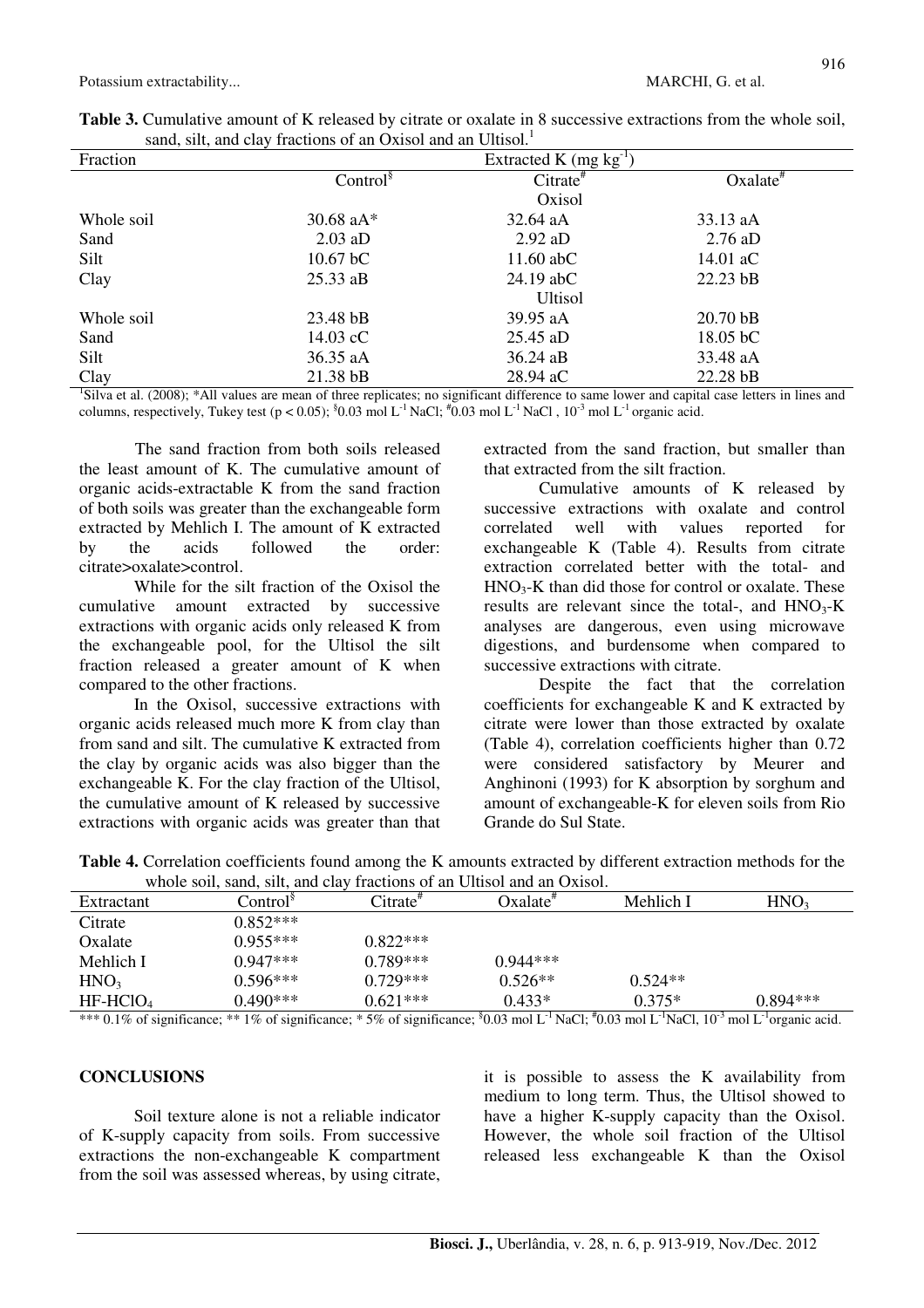Potassium extractability... MARCHI, G. et al.

although it has higher K reserves as nonexchangeable- and total-K forms.

While the main source of K was the silt fraction for the Ultisol and the clay fraction for the Oxisol, non-exchangeable K represents a greater reserve for the former than for the latter soil.

No effect of either citrate or oxalate was observed in the Oxisol, which is related to the fact that most of its K supply came from the exchangeable form. Citrate caused a greater release of K from the Ultisol than did oxalate and the control, as part of the K was released from the nonexchangeable forms of K).

### **ACKNOWLEDGEMENTS**

This study was financially supported by the Brazilian Council for Scientific and Technological Development (CNPq) and Minas Gerais Research Support Foundation (FAPEMIG).

**RESUMO:** O café, importante mercadoria para o Brasil, é uma cultura que demanda grande quantidade de potássio (K). Os métodos de recomendação de fertilizantes potássicos para lavouras cafeeiras no Brasil são baseados na quantidade de K trocável no solo. Estudos mineralógicos que estimam a capacidade de suprimento de K em diferentes frações do solo, em médio e longo prazo, foram realizados em solos brasileiros, mas poucos foram realizados com foco em extrações sucessivas. No presente estudo, avaliou-se a liberação de K do solo e das frações argila, silte e areia de amostras do horizonte B de um Latossolo Vermelho distrófico e de um Nitossolo Háplico, ambos representativos de regiões cafeeiras de Minas Gerais. Extrações sucessivas de K , com tempos de agitação variando de 0 a 665 h, foram realizadas com  $10^{-3}$  mol L<sup>-1</sup> de citrato ou oxalato, na relação solo:solução de 1:10. Os resultados cumulativos foram comparados às formas de K (trocável, não-trocável e total) medidas por diferentes procedimentos de extração. Verificou-se que a concentração de K trocável foi maior e as concentrações de K não-trocável e total foram menores no Latossolo que as mesmas formas de K extraídas do Nitossolo. A fração argila foi a principal fonte de K do Latossolo, ao passo que a fração silte foi a que mais contribuiu para a liberação de K do Nitossolo. Citrato e oxalato extraíram quantidades similares de K do Latossolo, resultado este relacionado ao fato de que a maioria do suprimento de K foi extraída da forma trocável. O citrato extraiu mais K (parte na forma não-trocável) do Nitossolo que o oxalato. Observou-se, neste trabalho, que a textura do solo, isoladamente, não é uma boa indicação da capacidade do solo em suprir K para as plantas, visto que, para o mesmo tamanho de partículas, os solos estudados revelaram extratabilidade de K diferenciada.

**PALAVRAS-CHAVE:** Cítrico. Oxálico. Textura do solo.

## **REFERENCES**

BORTOLUZZI, E. C.; SANTOS, D. R.; KAMINSKI, J.; GATIBONI, L. C.; TESSIER, D. Alterações na mineralogia de um Argissolo do Rio Grande do Sul submetido à fertilização potássica. **R. Bras. Ci. Solo**, Viçosa, v. 29, n. 3, p. 327-335, mai.-jun. 2005.

CASTILHOS, R. M. V.; MEURER, E. J. Cinética de liberação de potássio em Planossolo do Estado do Rio Grande do Sul. **Ci. Rural,** v. 31, n. 6, p. 979-983, dez. 2001.

CONAB - Companhia Nacional de Abastecimento–. Avaliação da safra agrícola cafeeira safra 2012 – terceira estimativa – set/2012. CONAB, Brasília, 2012, 19 p. Disponível em: http://www.conab.gov.br/OlalaCMS/uploads/arquivos/12\_09\_06\_10\_10\_21\_boletim\_cafe\_setembro 2012.pdf. Acesso em: 21 set. 2012.

EMBRAPA. **Manual de métodos de análise de solo**. 2. ed. Rio de Janeiro: Centro Nacional de Pesquisa de Solos, 1997, 212 p.

FAO - Food and Agriculture Organization of the United Nations. Fertilizer use by crop in Brazil. FAO, Rome, 2004. 64 p. Disponível em: **ftp.fao.org/agl/agll/docs/fertusebrazil.pdf** Acesso em: 21 set. 2012.

FITZPATRICK, R. J. M.; GUILLARD, K. Kentucky bluegrass response to potassium and nitrogen fertilization. **Crop Sci.,** Madison, v. 44, p. 1721-1728, 2004.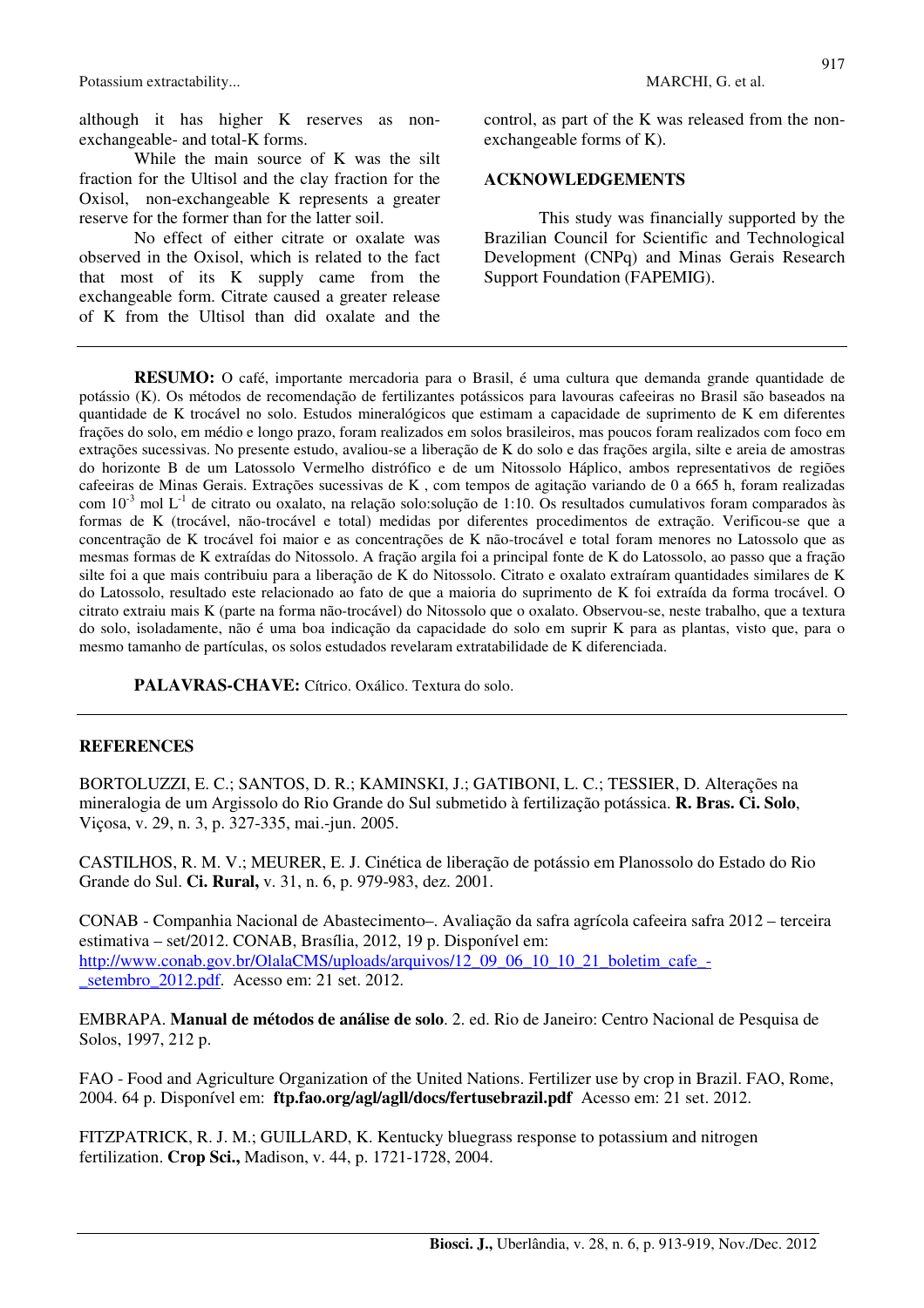GOEDERT, J. W. **Cation equilibria in soils of Rio Grande do Sul,** 1973. 102 f. Tese (Doutorado em Ciência do Solo) - University of Wisconsin, Madison, 1973.

JACKSON, M. L. **Soil chemical analysis**. Englewood Cliffs, Englewood Clifs: Prentice Hall, 1958, 498 p.

JACKSON, M. L. **Soil Chemical Analysis**: Advanced Course. Madison: University of Wisconsin, 1975, 895 p.

LEPSCH, I. F.; ROTTA, C. L.; VALADARE, J. M. A. S. Mineralogia, classificação e formas de potássio em solos da estação experimental de Pindorama, SP. **R. Bras. Ci. Solo,** Campinas, v. 2, n. 1, p. 63-68, 1978.

MARCHI, G.; GUILHERME, L.R.G.; LIMA, J.M.; CHANG, A.C.; FONTES, R. L. F. Adsorption/Desorption of Organic Anions in Brazilian Oxisols. **Comm. Soil Sci. Plant An.,** New York, v. 37, n. 9-10, p. 1367-1379, ago. 2006a.

MARCHI, G.; GUILHERME, L. R. G.; LIMA, J. M.; CHANG, CURI, N.; GUERREIRO, M. C. Changes in Isoelectric Point as Affected by Anion Adsorption on Two Brazilian Oxisols. Comm. **Soil Sci. Plant An**., New York, v. 37, n. 9-10, p. 1357-1366, ago. 2006b.

MEURER, E. J.; ANGHINONI, I. Disponibilidade de potássio e sua relação com parâmetros do solo. **R. Bras. Ci. Solo**, Campinas, v. 17, n. 3, p. 377-382, 1993.

MEURER, E. J.; KAMPF, N.; ANGHINONI, I. Fontes potenciais de potássio em alguns solos do Rio Grande do Sul. R. Bras. Ci. Solo, Campinas, v. 20, n. 1, p. 41-47, 1996.

MIELNICZUK, J. Formas de potássio em solos do Brasil. **R. Bras. Ci. Solo**, Campinas, v. 1, n. 2-3, p. 55-61, 1977.

MIELNICZUK, J.; SELBACH, P. A Capacidade de suprimento de potássio de seis solos do Rio Grande do Sul. **R. Bras. Ci. Solo**, Campinas, v. 2, n. 2, p. 115-120, 1978.

PAL, Y.; GILKES, R. J.; WONG, M. T. F. Mineralogy and potassium release from some Western Australian soils and their size fractions. **Aust. J. Soil Res**., Collingwood, v. 39, n. 4, p. 813-822, 2001.

PRATT, P. F. Potassium. In: BLACK, C.A. (Ed.). **Methods of soil analysis**, part 1. Madison: American Society of Agronomy, 1973. p. 1022-1032 . (Agronomy Series, 9).

RIBEIRO, A. C.; GUIMARÃES, P. T. G.; ALVAREZ, V. H. **Recomendações para o uso de corretivos e fertilizantes em Minas Gerais**. 5ª aproximação. Viçosa: Comissão de Fertilidade do Solo do Estado de Minas Gerais, 1999, 359 p.

SILVA, D. N.; MEURER, E. J.; KAMPF, N.; BORKERT, C. M. Mineralogia e formas de potássio em dois latossolos do estado do Paraná e suas relações com a disponibilidade para as plantas. **R. Bras. Ci. Solo,** Campinas, v. 19, n.3, p. 433-439. 1995.

SILVA, E. B.; NOGUEIRA, F. D.; GUIMARÃES, P. T. G.; FURTINI NETO, A. E. Resposta do cafeeiro à adubação potássica em safras de baixa e alta produção. **Pesq. Agropec. bras**., Brasília, v. 36, n. 11, p. 1331- 1337, 2001.

SILVA, F. A. M.; NOGUEIRA, F. D.; GUIMARÃES, P. T. G.; GODINHO, A.; MALTA, M. R. Determinação de ácidos orgânicos de baixo peso molecular na rizosfera de cafeeiro por cromatografia líquida de alta eficiência (CLAE). **Ciênc. agrotec**., Ed. Especial, p. 1391-1395, 2002.

SILVA, V. A.; MARCHI, G.; GUILHERME, L. R. G.; LIMA, J. M.; NOGUEIRA, F. D.; GUIMARÃES, P.T.G. Kinetics of K release from soils of Brazilian coffee regions: effect of organic acids. **R. Bras. Ci. Solo**, Viçosa, v. 32, n.2, p. 533-540, mar-abr 2008.

918